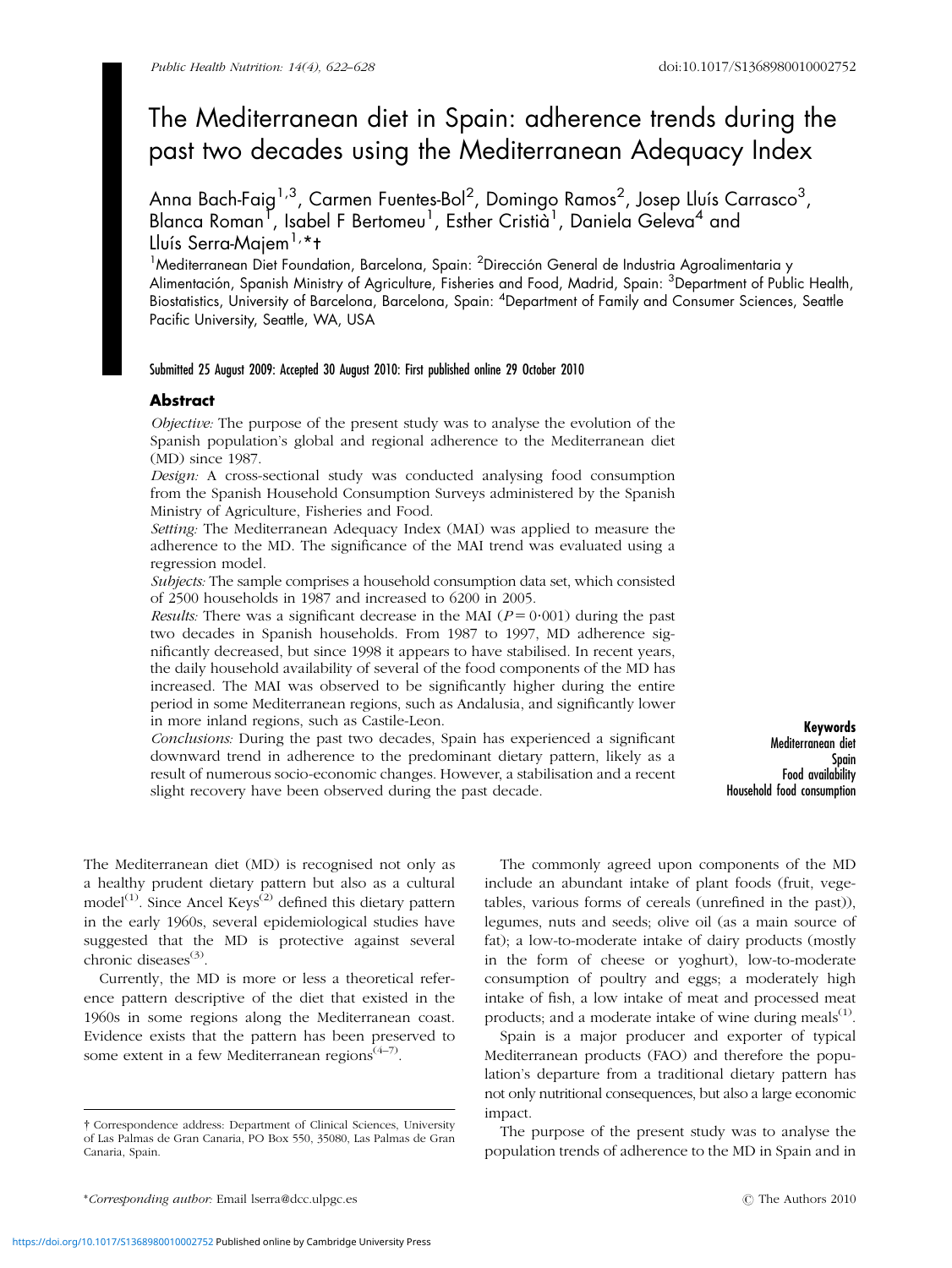its various geographical and political regions since 1987, using Household Consumption Surveys (HCS).

#### Materials and methods

The sample comprised a Household Consumption (HC) data set, which consisted of 2500 households in 1987 and increased to 6200 in 2005, following a stratified random selection recorded daily food product purchases<sup>(8)</sup>. Consumption data were obtained from consumer families across the different Spanish regions (autonomous communities, AC), using continuous HCS, administered by the Spanish Ministry of Agriculture, Fisheries and Food  $(MAPA)^{(8)}$ . Food purchase information from each of the households sampled was collected over 1–2 weeks. Data pertain to daily food availability in households only and information on the quantities of meals eaten outside the household is lacking. The HCS were administered by three different companies over the past two decades.

The estimated daily food availability (g/person per d) reflects estimated per capita food intake in the HC data set. Intake was based on the amount of food purchased. The availability of energy (kJ (kcal)/person per d) was calculated by using the MAPA food composition tables<sup> $(9)$ </sup>. Individual food availability was estimated assuming that there was an equal distribution of food among all members of the household.

To measure adherence to the Mediterranean eating pattern, a variation of the Mediterranean Adequacy Index (MAI) defined by Alberti-Fidanza et  $al$ .<sup>(6)</sup> was used. The MAI was calculated as a quotient, by dividing the energy provided by typical Mediterranean food items (i.e. cereals, fruit, vegetables, legumes, potatoes, olive oil, wine, beer, nuts and seeds, fish and olives) by the energy provided by non-traditional Mediterranean foods (i.e. meat, eggs, milk, margarine and animal fat, other vegetable oils, sugars, pastries, sauces, soft drinks and other alcoholic beverages) $(6-9)$ . A high MAI score indicates greater adherence to the MD pattern.

Statistical analysis of the data was carried out using the SAS statistical software package version 9.1 (SAS Institute, Cary, NC, USA). The significance of the MAI trend from 1987 to 2005 was evaluated using a regression model including a quadratic time component. The longitudinal correlation was assessed as an autoregressive residual. Missing data for some months during the years 1992–1993 and 1996–1997 were predicted using the regression model by incorporating the AC as random effects into the model. In the trend analysis, four periods of 4 or 5 years each were considered according to their observed MAI trends, and to minimise inter-annual variability in the data. Linear trends were assessed for each period using the Wald F test. Prediction means of MAI were calculated for each AC for each period and compared with the national period mean using a t test. The level of statistical significance was set to  $0.05$  for time trends and  $0.1$  for comparison of specific AC means.

#### Results

An analysis of the household food consumption data showed a significant overall decrease in the MAI from 1987 to 2005 ( $P = 0.001$ ) and therefore in the MD pattern adherence in Spanish households. This indicates that the energy contribution of Mediterranean and non-Mediterranean products has been progressively approaching equality during the past two decades.

Further analysis through the curve trend (Fig. 1) made it possible to identify four periods. From 1987 to 1991 there was a significant negative general trend for all AC during this period ( $P < 0.001$ ). From 1992 to 1997 there was still a significant negative trend  $(P < 0.001)$  though less sharp than during the previous period. From 1998 to 2001 the trend is not significant ( $P = 0.15$ ), which might be described as stabilisation, while the period between 2002 and 2005 presents a significant positive trend  $(P = 0.002)$ , indicating some recovery of the pattern.

The comparison of the MAI between households in the Spanish AC allows the study of MD adherence by geographical area (Fig. 2 and Table 1). Figure 2 shows the MAI average for each AC over the whole period that was studied. The differences between the various AC can be easily observed by the colour gradient on the map, which is the result of the comparison of the AC means against the national overall period means. The MAI was observed to be significantly higher than the period national mean in all periods in some Mediterranean AC, such as Andalusia, and significantly lower in other AC, such as Castile-Leon. In general, the AC adhering with an MAI average superior to the Spanish national average were the following regions of the Mediterranean area: Andalusia, Catalonia, Murcia and the Balearic Islands. On the other hand, some of the AC located in the centre of Spain (Castile-Leon and La Rioja) showed lower averages than the national values.

During 1987–1991, the regional differences were more extreme. The central and northern AC, such as Madrid, the Basque country and Castile-Leon, had shifted furthest away from the reference pattern. On the other hand, the southern AC, such as Andalusia and Murcia, had higher MAI values (Fig. 3).

From 1992 to 1997 the differences among the AC were small; therefore, there were no significant differences compared with the national average. This pattern appeared again in the next period between 1998 and 2001 (Fig. 3).

Finally, from 2002 to 2005 the differences among the AC had increased. Andalusia, Catalonia, Cantabria and Navarre had significantly greater MD adherence than the national period mean. On the other hand, Galicia, Canary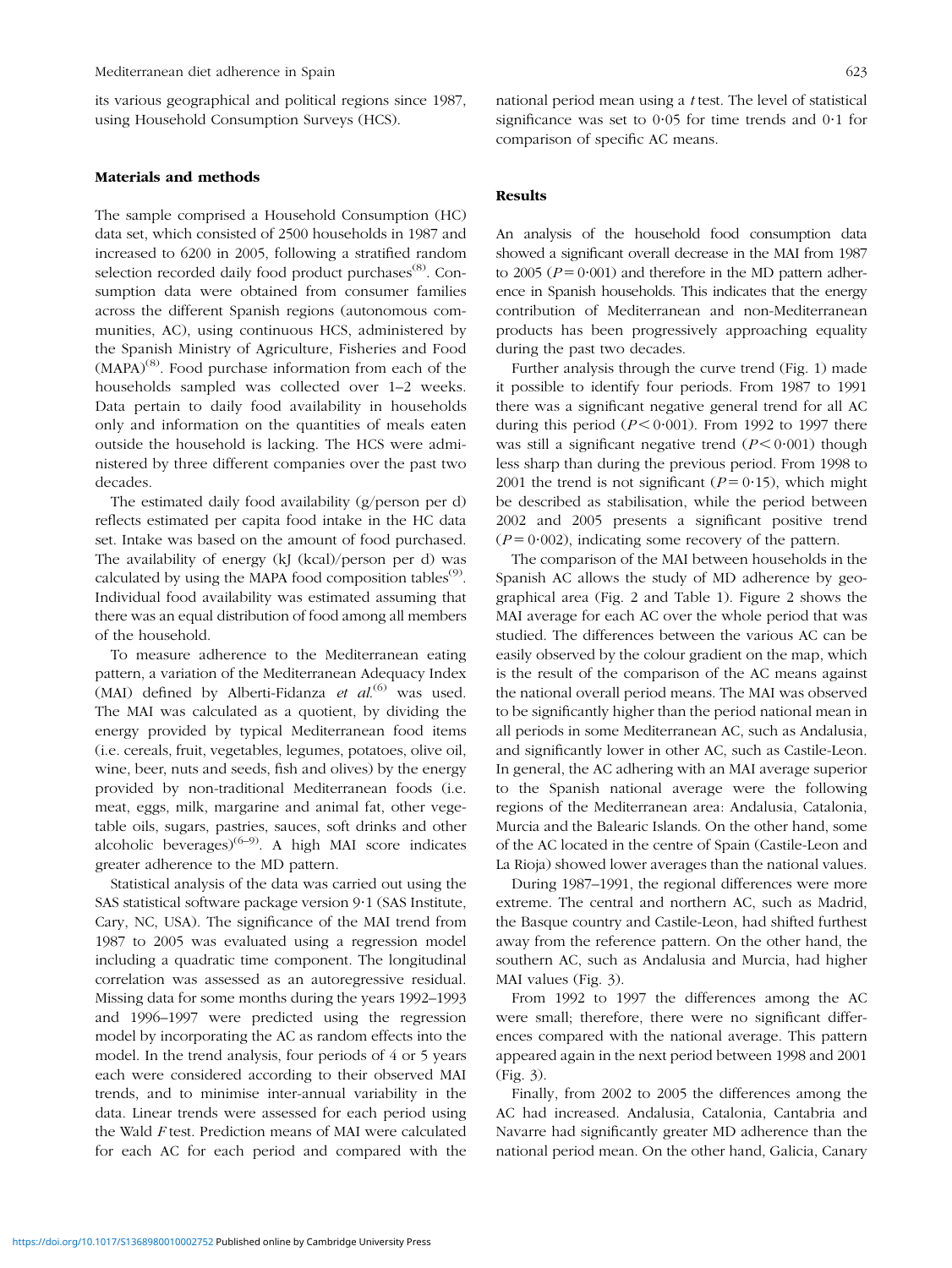

Fig. 1 Evaluation of the Mediterranean Adequacy Index (MAI) during the period 1987-2005 (Source: Ministry of Agriculture, Fisheries and  $Food^{(8)}$ ;  $\_\_\_\_$ , observed;  $\_\_\_\_\$ , model)



Fig. 2 Household Mediterranean Adequacy Index averages by autonomous community in relation to the Spanish national average during the period 1987–2005 (significantly inferior ( $\Box$ ) or significantly superior ( $\Box$ ),  $P < 0.1$ ; superior ( $\Box$ ) or inferior ( $\frac{1}{2}$ , 0.1 < P < 0.5;  $\frac{1}{2}$ , no difference; *Source*: Ministry of Agriculture, Fisheries and Food<sup>(8)</sup>)

Islands, Valencia, La Rioja and Castile-La Mancha shifted away from the Spanish average (Fig. 3).

#### Discussion

The data examined in the present study allow an understanding of the patterns of food availability in Spanish households over an 18-year period and across different Spanish regions. Long-term trends can be ascertained consistently between years because of the systematic use of a similar methodology. However, the fact that the

Table 1 Estimated Mediterranean Adequacy Index averages of apparent intake by AC in Spanish households during the period 1987–2005

| AС                      | Average | 95 % CI      |
|-------------------------|---------|--------------|
| Global                  | 1.117   | 1 088, 1 146 |
| Andalusia               | 1.213   | 1.177, 1.248 |
| Aragon                  | 1.086   | 1.050, 1.121 |
| Asturias                | 1.125   | 1.089, 1.161 |
| <b>Balearic Islands</b> | 1.158   | 1.122, 1.194 |
| Canary Islands          | 1.145   | 1.109.1181   |
| Cantabria               | 1.112   | 1.076, 1.148 |
| Castile-La Mancha       | 1.122   | 1.086, 1.158 |
| Castile-Leon            | 0.988   | 0.952, 1.023 |
| Catalonia               | 1.187   | 1.152, 1.223 |
| Extremadura             | 1.086   | 1.050, 1.122 |
| Galicia                 | 1.125   | 1.090, 1.161 |
| Madrid                  | 1.102   | 1.066, 1.138 |
| Murcia                  | 1.156   | 1.120, 1.191 |
| Navarre                 | 1.098   | 1.063, 1.134 |
| Basque country          | 1.113   | 1.077, 1.149 |
| La Rioja                | 1.029   | 0.993, 1.065 |
| Valencia                | 1.143   | 1·107, 1·179 |

AC, autonomous community.

Source: Ministry of Agriculture, Fisheries and Food<sup>(8)</sup>.

company administering the surveys has changed over the years may have affected the accuracy of the data, but likely not to a significant enough degree to change the observed trends.

In order to assess how close the Spanish diet was to the reference MD, a dietary pattern index was applied. It summarised the complexity of the dietary pattern and thus the interactive effects of dietary exposure factors $(11)$ . Although the MAI needs to be validated and has several limitations, it effectively measures the trends in food availability<sup> $(11,12)$ </sup>. There is debate about the building of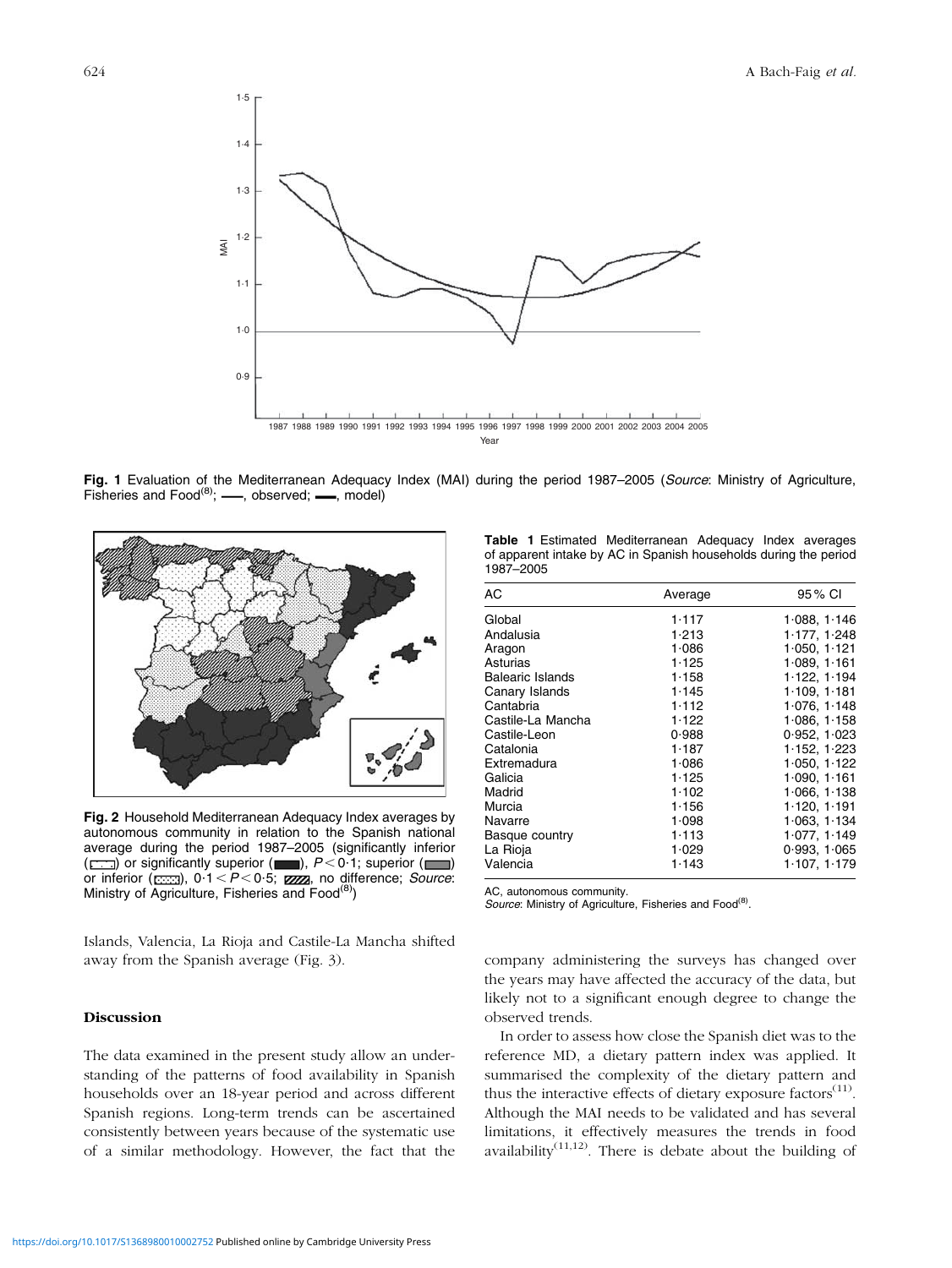

Fig. 3 Evolution of household Mediterranean Adequacy Index averages by autonomous community in relation to the Spanish national average during the periods 1987–1991, 1992–1997, 1998–2001 and 2002–2005 (significantly inferior ( $\Box$ ) or significantly superior ( $\Box$ ),  $P < 0.1$ ); superior ( $\Box$ ) or inferior  $(\overline{c}$ , 0.1 < P < 0.5; **zzza**, no difference; *Source*: Ministry of Agriculture, Fisheries and Food<sup>(8)</sup>)

the MAI, such as the placement of seed oils in the numerator<sup>(7)</sup>. Such a diet estimation process is further complicated by the fact that the MD is not only about a list of food items, but also about their proportions.

The methodological limitations of the  $HCS^{(13)}$  as well as other study limitations should be considered when interpreting the results. First, despite the use of the term 'food consumption', the HCS measures the quantities of food purchased by the households. Any loss due to preparation and waste due to spoilage or leftovers are not accounted for. Thus, the amounts of food purchased or food availability will be generally greater than the amounts consumed, and the degree of this difference depends on the food considered. In addition, the consumption of foods such as fats, oils and sugar could be underestimated because these foods are also part of other prepared foods such as complex dishes and sauces. Despite these limitations, it has been shown that the amount of food purchased, as documented by food consumption surveys, reasonably corresponds to that  $\text{cosumed}^{(14)}$ . Although, compared to the HCS, lower consumption values were reported by availability data (estimated through the Data Food Networking national household budget surveys<sup>(15)</sup>) except for alcoholic beverages, fruit and vegetables (the purchased amount and the consumed amount being very different), there were few differences observed. Second, some adjustments had to be made in the present study to classify the energy provided by food items with heterogeneous composition such as commercial pastries. In addition, some fairly new products (e.g. pre-prepared dishes and sauces), which could not be included as MAI components due to their unclassified and diverse origin, were not really consumed in the 1980s, but their consumption in the past years has increased exponentially<sup>(16)</sup>.

The use of households as the sample unit does not allow food consumption evaluation by sex or age, and only reflects a general distribution of household members' intake. Information on out-of-home food consumption is another factor that could lead to underestimation of the daily intake. However, because it has been shown that the type of food eaten by a given household at home does not differ significantly from the food that household consumes when eating out<sup> $(17)$ </sup>, our ability to identify a household's dietary patterns accurately should not have been gravely affected. A study using the same data set found that a higher socioeconomic level was linked to a higher consumption of non-MD products (such as dairy, meat and meat products), fish, beverages and a lower consumption of pre-cooked products<sup> $(16)$ </sup>. Additional information on the effects of various factors on food consumption in this household data set has been published elsewhere<sup> $(18)$ </sup>.

Progressive deviation from the predominant dietary pattern in Spain until the end of the 1990s, reflected by a decreasing trend in the MAI value, has been also noted in previous studies<sup>(5,10,19)</sup>. In the first studied period (1987–1991), there seemed to be a sharp decrease, followed by a moderate decrease (1992–1997) in the MAI. This points to the fact that Mediterranean and non-Mediterranean products have been providing progressively similar amounts of energy to the diet of the households that we studied. However, from the end of the 1990s and later, the MAI has been experiencing a stabilisation (1998–2001) and most recently, a slight recovery (2002–2005).

It must be taken into account that the MD of the 1980s had already diverted from the initially identified MD of the 1960s<sup>(2)</sup>, when some MAI values were around 2.74, and even higher in the South and in rural areas of Spain<sup>(20)</sup>. Garcia-Closas et al.<sup>(21)</sup> have identified similar changing trends in the Spanish diet, when evaluating the evolution of dietary patterns in the last half century, using several different food availability measurement tools<sup> $(21)$ </sup>. The Spanish nutrition transition characterized by a fall in the availability of carbohydrates and an increase in the availability of fats has been estimated to have occurred from the 1960s to the  $1980s^{(22)}$ . These macronutrient changes were mainly a result of a significant increase in economic expenditure and consumption of animal food products such as meat and dairy, as well as a decrease in the consumption of cereals, potatoes and legumes<sup> $(18,23)$ </sup>. Nevertheless, a favourable rise in consumption of fruit<sup>(24)</sup>. an increase in fish intake, with a concomitant decline in wine and sugar intake, $(25)$  have also been observed.

Balanza et  $al^{(7)}$  reported an imbalance in the diet trends in Mediterranean countries, using the MAI, likely due to a rise in the availability of refined and fat-rich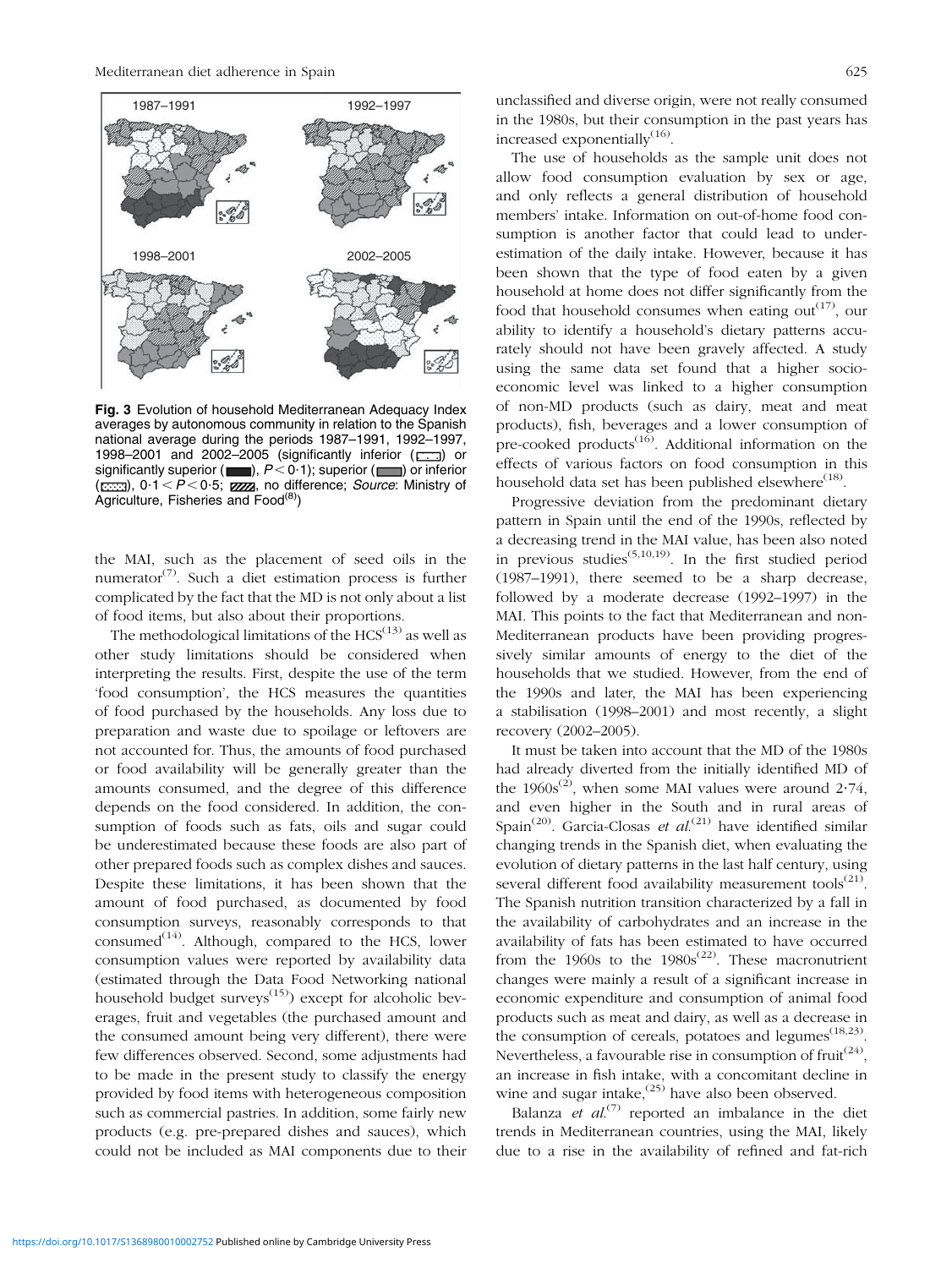complex (multi-ingredient) products<sup> $(7)$ </sup>. Others have also concluded that value-added products seem to be replacing staple foods and fresh products<sup> $(12,26)$ </sup>. At the same time, the MAPA food availability data we examined reveal that there is a consumption trend towards more complex products, and a recovery in the purchase of Mediterranean products, such as olive oil, fresh fruit, nuts and quality wines, which had continually decreased in the 1980s and the early  $1990s^{(27)}$ . Since fruit and olive oil, on the one hand, and other sources of fats, milk and sweets on the other, have a high contribution to the MAI, the change in their consumption could have contributed to the observed slight recovery in the MAI in the last two study periods. Moreover, Varela-Moreiras *et al*.<sup>(16)</sup> performed an analysis of the data set of the present study, from 2000 to 2006, and noted a slight improvement in some aspects of the dietary pattern. In the present analysis, the consumption of milk and eggs decreased, whereas fruit and fish increased, although the consumption of non-alcoholic beverages, and as mentioned previously, sauces and pre-cooked meals, also increased $(16)$ .

The food availability data show the important geographical variations in food consumption in the different Spanish regions<sup>(8,18)</sup>. Some similarities in food composition were observed in several areas: Northern area (Asturias, Galicia and Cantabria) had a high intake of milk, fish, sugar and cereals; the Mediterranean area (Catalonia, Balearic Islands, Valencia and Murcia) had a high consumption of rice, fruit (citrus) and low intake of milk, eggs and sugar. Finally, along the Ebro river (Navarre, Aragon and La Rioja), the consumption of eggs, meat, vegetables and fruit was quite high $(15,18)$ . The differences in fat consumption have also been previously documented<sup>(22)</sup>: olive oil consumption is higher in the South (Andalusia and the Mediterranean coast) and lower in some parts of the North (Castille-Leon and Galicia).

Given the pattern that was observed in the different regions, some general conclusions could be made. As a whole, the AC of the Mediterranean basin are those that exhibit greater adherence to the MD, while the more interior regions show lower adherence. Climaterelated availability as well as cultural differences may all explain this observation. The above-noted pattern seems to apply to the distribution of macronutrients as well: Balearic Islands were among the highest in the MAI and had the most balanced macronutrient distribution, whereas Castile-Leon had the lowest MAI with the most unbalanced macronutrient consumption $(27)$ .

Spain, like other Mediterranean countries, has experienced a Westernisation of dietary habits, losing part of its dietary idiosyncrasies<sup> $(28)$ </sup> and experiencing an increased contribution of animal products and sugars to overall intake<sup>(29)</sup>. When the MAI was applied to the FAO's food balance sheet data in three European areas (Northern, Eastern and Southern or Mediterranean), from the 1960s to the end of the century, the average MAI score decreased significantly by 1?91 units in Southern European countries<sup> $(7)$ </sup>. Using the same FAO database, the MAI in Spain was  $3.35$  during the period 1961–1965 and 1.19 during the period  $2000-2003^{(30)}$ . Mediterranean countries such as Greece, which had the greatest adherence in the 1960s, experienced the greatest decreases in MAI values<sup>(30)</sup>. Others have similarly attributed the distancing from the MD to the increase in energy available from the non-Mediterranean food group<sup>(30,31)</sup>.

The Spanish nutrition transition was quite rapid when compared with that of Northern European countries likely due to the political situation in Spain: it was not until after 1975 that Spain underwent a rapid transition towards democracy and joined the European Union<sup> $(25)$ </sup>. During the 20th century Spain experienced important socioeconomic and socio-cultural transformations that have led to changes in food demand $(26)$ . Examples of such factors are increasing incomes, rapid urbanisation and technical improvements in the food industry $(32)$ . The trends observed in the present study are not surprising within the context of globalisation, which is progressively homogenizing the food habits in Europe<sup> $(32)$ </sup>. Our world is continuously influenced by an array of commercial, economic, regulatory, technological and communication forces, all affected by improved transportation, the disappearance of commercial borders and an increase in individual purchasing power<sup> $(19,33)$ </sup>. It is thought that the incorporation of women into the work force was an important factor in accelerating dietary change and shifts in the organisation of family life and home meals. The reduction of household size (increase in the number of families with only one or two children) and age distribution shifts have had a similar influence  $(34)$ . In Spain, a growing demographic group with high birth rates is the immigrants, and they not only bring new food cultures, but also generate new food demands<sup>(35)</sup>.

A couple of other factors exerting an influence are the increase in food consumed away from home<sup> $(8,36)$ </sup> and the Westernisation of cooking habits and food patterns<sup> $(37)$ </sup>. Leisure activities have also undergone changes, increasing leisure time at the expense of time dedicated to buying and/or preparing food. As a result of these factors, current food availability has never been as abundant and varied as it is today. On the other hand, especially in the recent decade, an increasing consumer interest in and concern about health and nutrition has also been shaping dietary patterns. Thus, some of the above-mentioned factors are shifting the Spanish dietary pattern to convenience<sup>(19)</sup> and a more Westernised pattern, while others maintain some traditional Mediterranean influences.

It has been suggested that the deterioration of the traditional dietary pattern may have adverse effects on health in the future<sup>(38)</sup>. It has been shown that there are significant negative correlations between MAI values and mortality from diabetes, CVD and IHD when applied to a Portuguese population sample $(39)$ .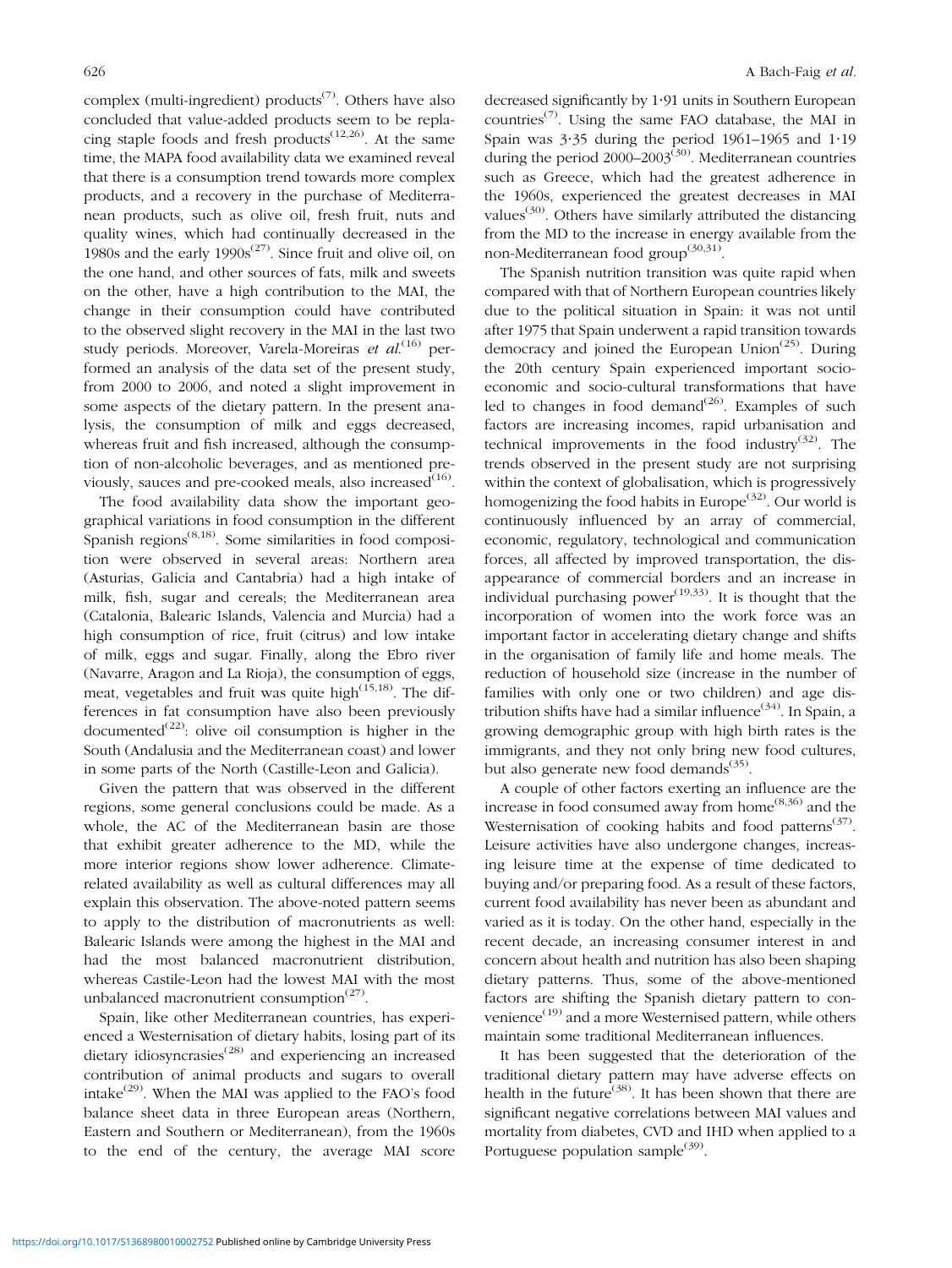These trends and current knowledge highlight the need to monitor dietary pattern changes and develop well-structured community measures to preserve the best of the Spanish traditional dietary pattern, with its well-known health benefits<sup>(40)</sup>. Such measures could contribute to mitigating the adverse effects of the recent unfavourable dietary trends<sup> $(32)$ </sup>. As the social transformations that may be contributing to these trends are likely here to stay, it is important to understand the dietary pattern changes and use them in developing adaptation strategies; the key should be to try to make them compatible with the lifestyles of modern societies<sup> $(21)$ </sup>. Special attention has to be paid to children and young people who are rapidly abandoning the  $MD^{(41-43)}$ .

In conclusion, a progressive deviation from the traditional diet was noted in Spain from the 1980s to the end of the 1990s, followed by stabilisation and recent slight recovery. In addition, the present study notes a higher adherence in the Mediterranean regions of Spain, compared with the more inland regions. The results suggest that agricultural and health agencies should take active measures to maintain and increase efforts of promoting the MD among citizens, especially children and youth.

#### Acknowledgements

The present study was funded by the Mediterranean Diet Foundation, the Spanish Ministry of Agriculture and the Barcelona City Council. The authors declare that they have no conflicts of interest. L.S.-M. and A.B.-F. designed the study; A.B.-F. planned, designed and supervised the data analysis, coordinated the research among the different institutions and wrote the manuscript; C.F.-B. and D.R. provided the data and gave the references to data collection; J.L.C. carried out the statistical analysis; I.F.B. carried out the data analysis, contributed to the editing process and did the English corrections; E.C. contributed to the data representation and writing of the methods and results; B.R. and D.G. contributed to the discussion and revision of the manuscript; D.G. helped with English corrections as well. All co-authors read and approved the final manuscript. The study was conducted for the Second Strategic Report of the Mediterranean Diet Surveillance System in collaboration with:



#### References

1. Willett WC, Sacks F, Trichopoulou A et al. (1995) Mediterranean diet pyramid: a cultural model for healthy eating.  $Am J Clin Nutr$  61, Suppl. 6, 1402S-1406S.

- 2. Keys A, Menotti A, Karvonen MJ et al. (1986) The diet and 15-year death rate in the Seven Countries study.  $Am J$ Epidemiol 124, 903–915.
- 3. Serra-Majem L, Roman B & Estruch R (2006) Scientific evidence of interventions using the Mediterranean diet: a systematic review. Nutr Rev 64, Suppl. S1, S27–S47.
- 4. Ferro-Luzzi A & Sette S (1989) The Mediterranean diet: an attempt to define its present and past composition. Eur J Clin Nutr 43, Suppl. 2, 13–29.
- 5. Graciani MA, Rodríguez F, Banegas JR et al. (1996) Consumo de alimentos en España en el período 1940-1988. Madrid: Universidad Autónoma de Madrid.
- 6. Alberti-Fidanza A, Fidanza F, Chiuchiu M et al. (1999) Dietary studies on two rural Italian population groups of the Seven Countries Study. Trend of food and nutrient intake from 1960 to 1991. Eur J Clin Nutr 53, 854-860.
- 7. Balanza R, García-Lorda P, Pérez-Rodrigo C et al. (2007) Trends in food availability determined by the Food and Agriculture Organization's food balance sheets in Mediterranean Europe in comparison with other European areas. Public Health Nutr 10, 168-176.
- 8. Ministerio de Agricultura, Pesca y Alimentación (editor) (various years) La Alimentación en España. Madrid: MAPA, Dirección General de Alimentación.
- 9. Ministerio de Agricultura, Pesca y Alimentación (editor) (2004) Chapter VIII. In Tablas de composición de los alimentos. La alimentación en España, pp. 777-786. Madrid: MAPA.
- Fuentes MC (2002) La dieta mediterránea: su evolución en España. In ¿Qué es la Dieta Mediterránea?, pp. 60–73 [LL Serra Majem and J Ngo de la Cruz, editors]. Barcelona: Nexus Ediciones.
- 11. Bach-Faig A, Serra-Majem L, Carrasco JL et al. (2006) The use of indexes evaluating the adherence to the Mediterranean diet in epidemiological studies: a review. Public Health Nutr 9, 132-146.
- 12. Aranceta-Bartrina J & Serra-Majem L (2006) Hábitos alimentarios y consumo de alimentos en España. In Nutrición y Salud Pública. Métodos, Bases Científicas y Aplicaciones, 2nd ed., pp. 623–630 [L Serra-Majem and J Aranceta-Bartrina, editors]. Barcelona: Editorial Masson.
- 13. Serra-Majem L (2001) Food availability and consumption at national, household and individual levels: implications for food-based dietary guidelines development. Public Health Nutr 4, 673–676.
- 14. Becker W (2001) Comparability of household and individual food consumption data-evidence from Sweden. Public Health Nutr 4, 1177–1182.
- 15. Moreiras O, Cuadrado C, Lillo N (1999) Trends in Food Availability in Spain. DAFNE III Report. Brussels: European Commission.
- 16. Varela-Moreiras G, Ávila-Torres JM, Cuadrado-Vives C, et al. (2008) Report: Valoración de la Dieta Española de acuerdo al Panel de Consumo Alimentario. Madrid: Spanish Ministry of Agriculture, Fisheries and Food and the Spanish Nutrition Foundation.
- 17. Naska A, Fouskakis D, Oikonomou E et al. (2006) Dietary patterns and their socio-demographic determinants in 10 European countries: data from the DAFNE databank. Eur J Clin Nutr 60, 181–190.
- 18. Laajimi A, Gracia A & Albisu LM (1997) The demand for food in Spain: economic and demographic effects. J Int Food Agribus Mark 9, 1–17.
- 19. Gracia A & Albisu LM (1999) Moving away from a typical Mediterranean diet: the case of Spain. Br Food J 101, 701-714.
- 20. Pérez-Rodrigo C & Ruiz-Vadillo V (2004) El trigo, el pan y la pasta en al Dieta Mediterránea. Arch Latinoam Nutr 54, 2 Suppl. 1, 52S–58S.
- 21. Garcia-Closas R, Berenguer A & Gonzalez CA (2006) Changes in food supply in Mediterranean countries from 1961 to 2001. Public Health Nutr 9, 53-60.